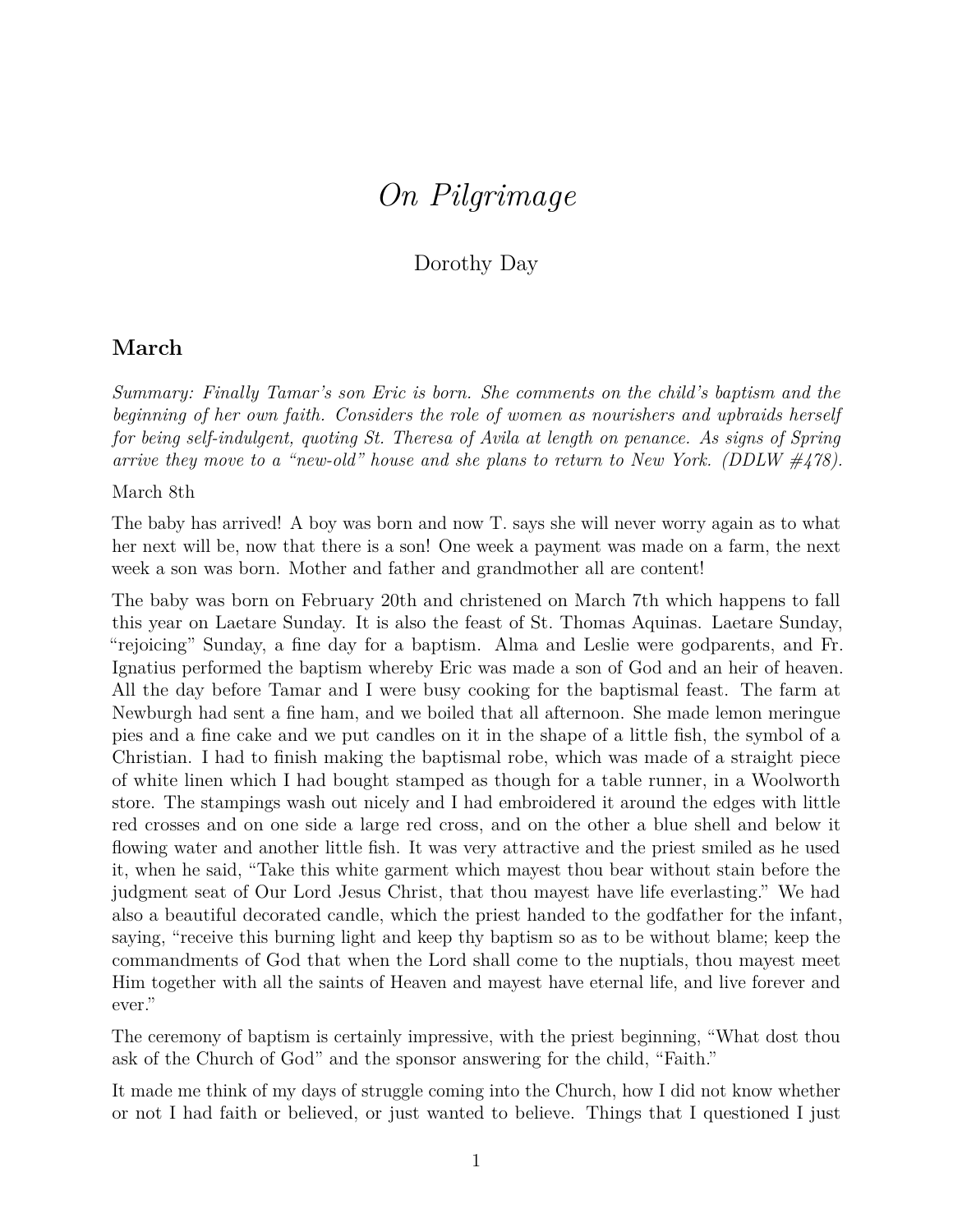put out of my mind then, and reconciled myself with the thought, after all, why should I expect to understand everything,—that would be heaven indeed. I knew that if I waited to understand, if I waited to get rid of all my doubts, I would never be ready. So I went in all haste one December day right after Christmas, and was baptized a Catholic. I did not think of it at the time, I understood so little, that when I went to be baptized I asked for faith. But I knew that prayer, "Lord, I believe, help Thou mine unbelief," and that comforted me. Fr. Roy used to teach us to pray, "Lord, I love you because I want to love you." And recently, I read in Garrigou LaGrange the quotation, "Thou wouldst not seek Him if Thou hadst not already found Him." That is Pascal. So much has to be accepted by faith, and faith is so much an act of the will. And though we are informed by our senses, we hear with our ears, we read with our eyes, we understand with the interior senses, still when it comes down to it, we cannot look for sensible consolations from our faith (except very seldom.) People often talk about not going to Church because they do not "feel" like going. They only pray when they "feel" like it, and when they force themselves they seem hypocritical to themselves. I used to get down on my knees with such hesitation, thinking self consciously, "what kind of a gesture is this I am making? What am I doing this for anyway? Am I trying to induce an emotion of religion?" It is true that I was performing an act of religion, and by going through the gestures I would be more likely to "feel" reverent, adoring.

It is strange how self conscious we Americans are about exterior acts of courtesy, how haltingly we perform them. Yet certainly if we act with courtesy and respect toward people, we will feel it more.

Speaking of comfort in religion, I like to think how our Lord loved women and how tender He was of them. Now that I have become a mother-in-law, I like to think of St. Peter's mother-in-law, and how our Lord healed her (and also how she got up and served them). Women do love to be active, it is natural to them, they are most happy in doing that for which they are made, when they are cooking and serving others. They are the nourishers, starting with the babies at the breast and from then on their work is to nourish and strengthen and console.

So Tamar and I had a very good time, that Lenten Saturday cooking for the mid-Lenten feast. We invited the Clarks, our neighbors, but they had to go to Baltimore that day, and since it snowed and they did not go, and yet did not come; we decided that it was because they were Brethren who did not believe in infant baptism, that they did not wish to come and celebrate with us. We are glad, however, that they believe, and know what they believe, and go to Church to worship every Sunday. They are an earnest crowd. A notice in the local paper of a revival carried on a few weeks ago reports: "Each night we count the chapters read in the Bible from one night to the next. The highest count was five hundred and eighteen chapters. One person read 96 chapters. The revival is a renewed interest in the word of God."

Leon Bloy wrote: "Like the Eucharist, the Words of the Sacred Book feed the soul and even the mind, without its being necessary to understand them."

He also wrote: "The only profitable way to read the psalms or the book of Job, for instance, is to put yourself in the place of the speaker, since he who speaks is always, necessarily, the Christ, whose members we are."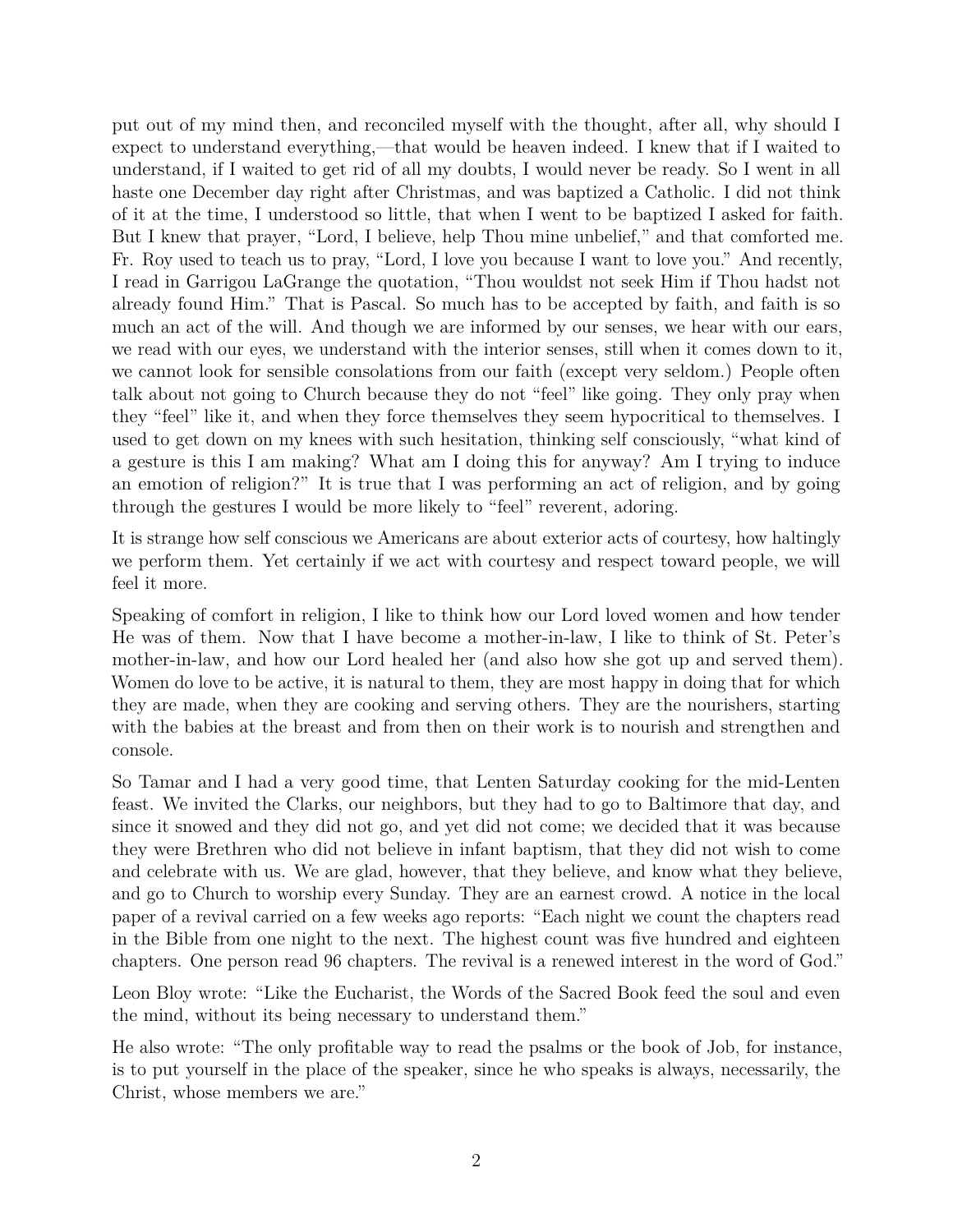It is early in the morning (I must grab the chance to write while I may) and the pails of water are heating on the stove. Since we have not washed since Saturday, there is a great wash for today. Becky and Susie are both eating peanuts and singing happily. Becky sounds like a Chinese singer, having a peculiar plaintive wail that delights her heart. Yesterday when the sponsors and the priest were reciting the apostle's creed together, both children joined them with a mumbling of their own. Not that the priests or the sponsors mumbled as some I have heard do. They spoke clearly and distinctly. Many a priest does swallow his words in the most peculiar fashion, thinking that he is fulfilling his obligation of praying aloud as long as some sounds come out. But the effect is horrible, scarcely human. No wonder the Protestants at the time of the reformation talked of "hocus-pocus" which is a corruption of the sacred words, "Hoc est corpus meum."

Meditations for woman, these notes should be called, jumping as I do from the profane to the sacred over and over. But then, living in the country, with little children, with growing things, one has the sacramental view of life. All things are His and all are holy.

I used to wish I could get away from my habit of constant, undisciplined reading, but in the family one certainly is cured of it. If you stop to read a paper, pick up a book, the children are into the tubs or the sewing machine drawers. And as for praying with a book,—there has been none of that this Lent for me. Everything is interrupted, even prayers, since by nightfall one is too tired to pray with understanding. So I try to practice the presence of God after the manner of Blessed Lawrence, and pray without ceasing, as St. Paul advised. He might even have had women in mind. But he himself was active enough, weaving goats hair into tents and sail cloth to earn a living, and preaching nights and Sundays. So I am trying to learn to recall my soul like the straying creature it is as it wanders off over and over again during the day, and lift my heart to the Blessed Mother and His saints, since my occupations are the lowly and humble ones as was theirs.

#### March 10

The baby will be three weeks old tomorrow night, and both baby and mother are fine. Tamar walked the three quarters of a mile over to the new-old house, over the swinging bridge, over the rushing creek, and came back across the meadow following the brook which made the walk longer. She wanted to give Dave directions about putting up shelves; to measure the stairwell to see if the double bed and book cases could go upstairs, because it is one of those old fashioned houses with tiny narrow enclosed stairs, both from the kitchen and living room. How they are going to get their double bed up, they do not know. Dave wanted to put all his books upstairs in the large room which used to be the smoke room over the kitchen, but that looks impossible too.

Tamar has been active since she came home, baking a cake one day, (though she sits at a high stool by her kitchen cabinet while she does so), packing boxes of clothes for Europe on still another, and *now*out for walks! I'm glad she is so strong. She is better after this baby than after the two others, she says Marge said the same thing last year. As a matter of fact, Marge had five days in the hospital only and when she came home, she found me and Peter sick in bed with flu and took care of both of us too as to meals.

St. Teresa of Avila has a great deal to say of women's ailments. "The first thing we have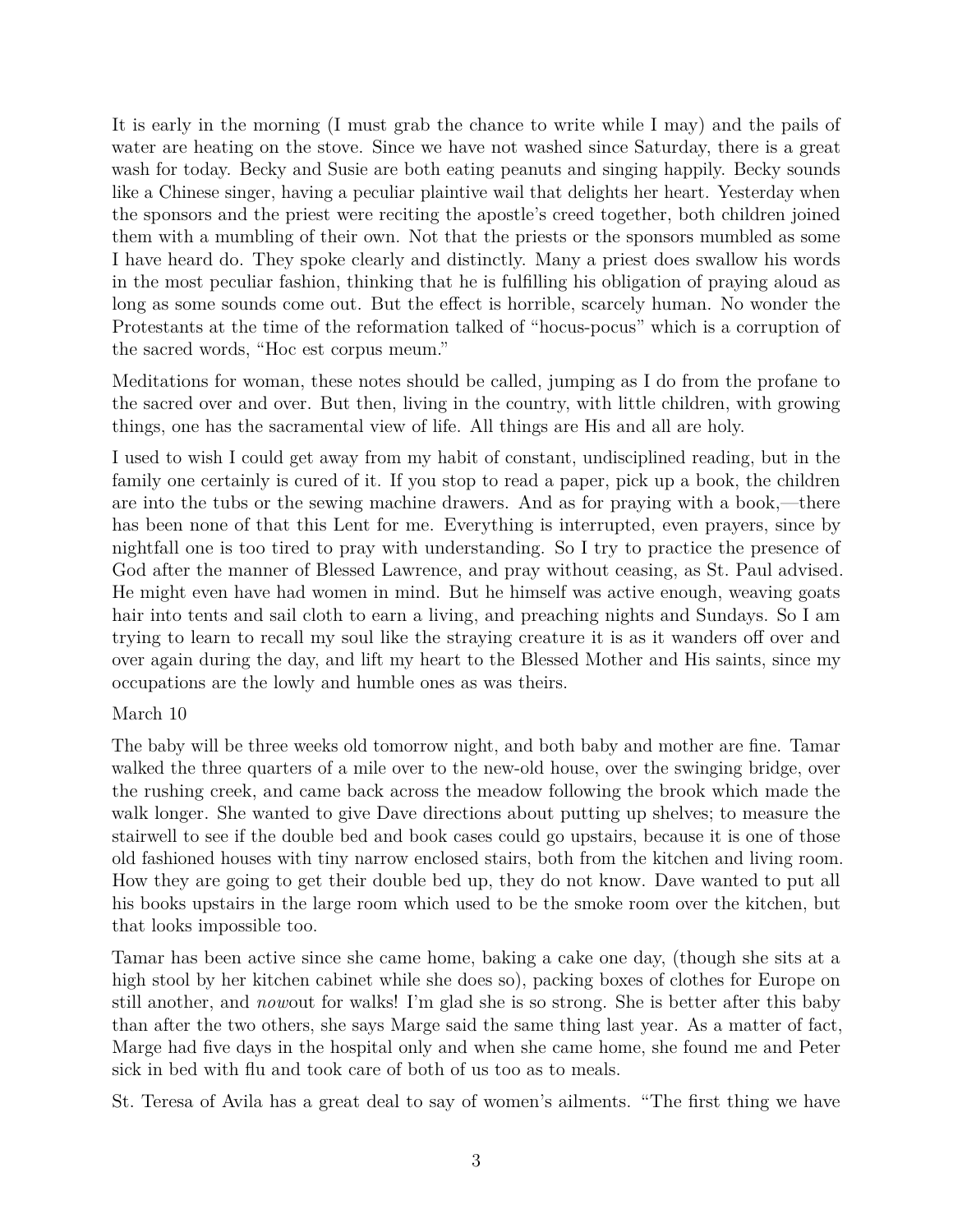to do," she writes firmly in *The Way of Perfection,* "and that at once, is to rid ourselves of love for this body of ours–and some of us pamper our natures so much that this will cause us no little labor, while others are so concerned about their health that the trouble these things give us (this is especially so of poor nuns, but it applies to others as well), is amazing. Some of us, however, seem to think that we embraced the religious life for no other reason than to keep ourselves alive and each nun does all she can to that end. In this house, as a matter of fact, there is very little chance for us to act on such a principle, but I should be sorry if we even wanted to. Resolve, sisters, that it is to die for Christ, and not to practice self indulgence for Christ, that you have come here. The devil tells us that self indulgence is necessary if we are to carry out and keep the Rule of our Order, and so many of us, forsooth, try to keep our Rule by looking after our health, that we die without having kept it for as long as a month–perhaps even for a day  $\ldots$ ."

Newman writes that the greatest tragedy is that so few of us have even begun to live, when we die. Not even to make a beginning!

St. Teresa goes on, "No one need be afraid of our committing excesses here, by any chance–for as soon as we do any penances our confessors begin to fear that we shall kill ourselves with them . . ."

Every time I am making what I consider a thorough confession,—that is, telling tendencies that I wish I could overcome, like eating between meals, indulging in the nibbling that women do around a kitchen, and mention it in confession as a venial sin not only in regard to myself but my neighbor who is starving all over the world, the confessor makes no attempt to understand, but speaks of scruples. One confessor said "I order you to eat between meals!"

These are tendencies to gluttony, and gluttony is one of the seven deadly sins. So little is expected of us lay people, that as Father Joseph, our dear Benedictine friend once said, "the moral theology we are taught is to get us into heaven with scorched behinds."

What kind of an unwilling, ungenerous love of God is this. We do little enough, and when we try to do a little more, we are lectured on Jansenism! I don't even know what it is. I only know that I am self-indulgent.

St. Teresa is sharp enough with nuns who want to go in for their own kind of penance. "It is really amusing, she writes, to see how some people torture themselves; sometimes they get a desire to do penances, as one might say, without rhyme or reason; they go on doing them for a couple of days; and then the devil puts it into their heads that they have been doing themselves harm and so he makes them afraid of penances, after which they dare not even do those that the Order requires–they have tried them once! They do not keep the smallest points in the Rule, such as silence, which is quite incapable of harming us. Hardly have we begun to imagine that our heads are aching, then we stay away from choir, though that would not kill us either. One day we are absent because we had a headache some time ago; another day because our head has just been aching again and on the next three days in case it should ache once more. Then we want to invent penances of our own, with the result that we do neither the one thing nor the other. Sometimes there is very little the matter with us, yet we think that it should dispense us from all our obligations and that if we ask to be excused from them we are doing all we need.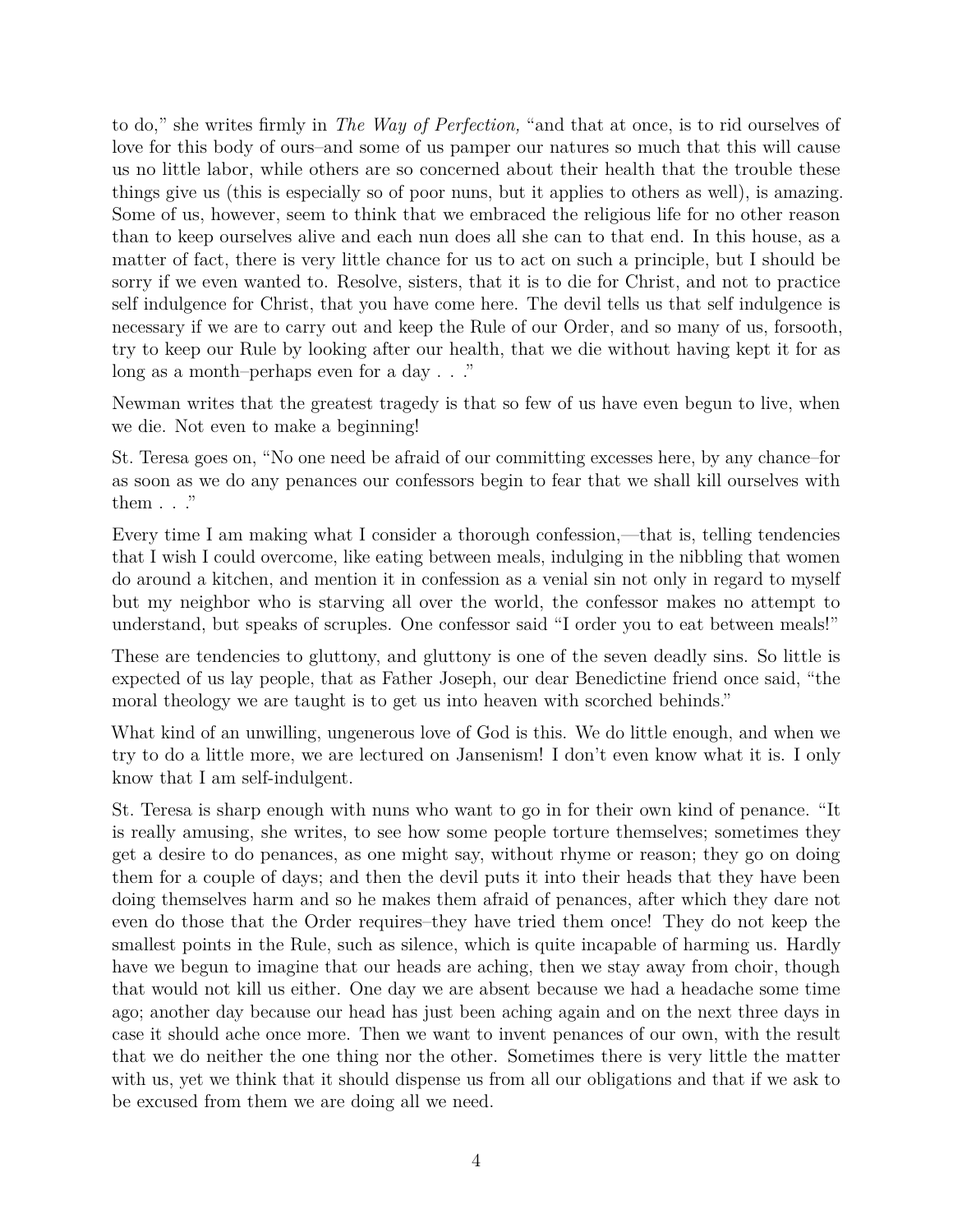"But why, you will say, does the Prioress excuse us? Perhaps she would not if she knew what were going on inside us. But she sees one of you wailing about a mere nothingness as if your heart were breaking, and you go and ask her to excuse you from keeping the whole of your Rule . . . Sometimes the poor Prioress sees that your request is excessive, but what can

she do? She feels a scruple if she thinks she has been lacking in charity, and she would rather the fault were yours than hers; she thinks too it would be unjust for her to judge you harshly . . .

"Think how many poor people there are who are ill and have no one to complain to, for poverty and self-indulgence make bad company. Think too how many married women have serious complaints and sore trials and yet dare not complain to their husbands about them for fear of annoying them. Sinner that I am! Surely we have not come here to indulge ourselves more than they! How free you are from the great trials of the world! Learn to suffer a little for the love of God without telling everyone about it. When a woman has made an unhappy marriage she does not talk about it or complain of it, lest it should come to her husband's knowledge; she has to endure a great deal of misery and yet has no one to whom she may relieve her mind. Cannot we then keep secret between God and ourselves some of the ailments He sends us because of our sins? The more so since talking about them does nothing whatever to alleviate them  $\dots$  Believe me, my daughters, once we begin to subdue these miserable bodies of ours, they give us much less trouble. Unless we resolve to put up with death and ill health once and for all, we shall never accomplish anything. And believe me, slight as it may seem in comparison with other things, this resolution is much more important than we may think; for if we continually make it, day by day, we shall gain dominion over the body . . . No one will regret having gone through trials in order to gain tranquility and self mastery."

St. Teresa points out that she is talking of ailments to which women particularly are subject, and knowing that some nuns would say "What will people think if you write thus and so," she adds, that she is writing for them, that the matter is important, and that all convents are the same.

And all women are the same, I might add, and such advice goes for us all. And I add too, that I am writing this for women, so I do not mind being considered indelicate, if these notes bring solace or comfort or help to some women.

I remember an old Irish woman who had raised eleven children saying that she had suffered at one time or another, and sometimes all at once, varicose veins, piles and fallen womb, and with the passage of years all these ailments had disappeared. Mostly from being able to take more rest, keep off her feet, as the children got older.

I do know that the fetish for order, for making one's house look like something from *Better Homes and Gardens,* is partly responsible for the ills of the world, for ill health, jagged nerves, nagged husbands, broken homes, etc.

One has to learn to look on outward disorder with a humble serenity, not minding what the neighbors will say.

March 11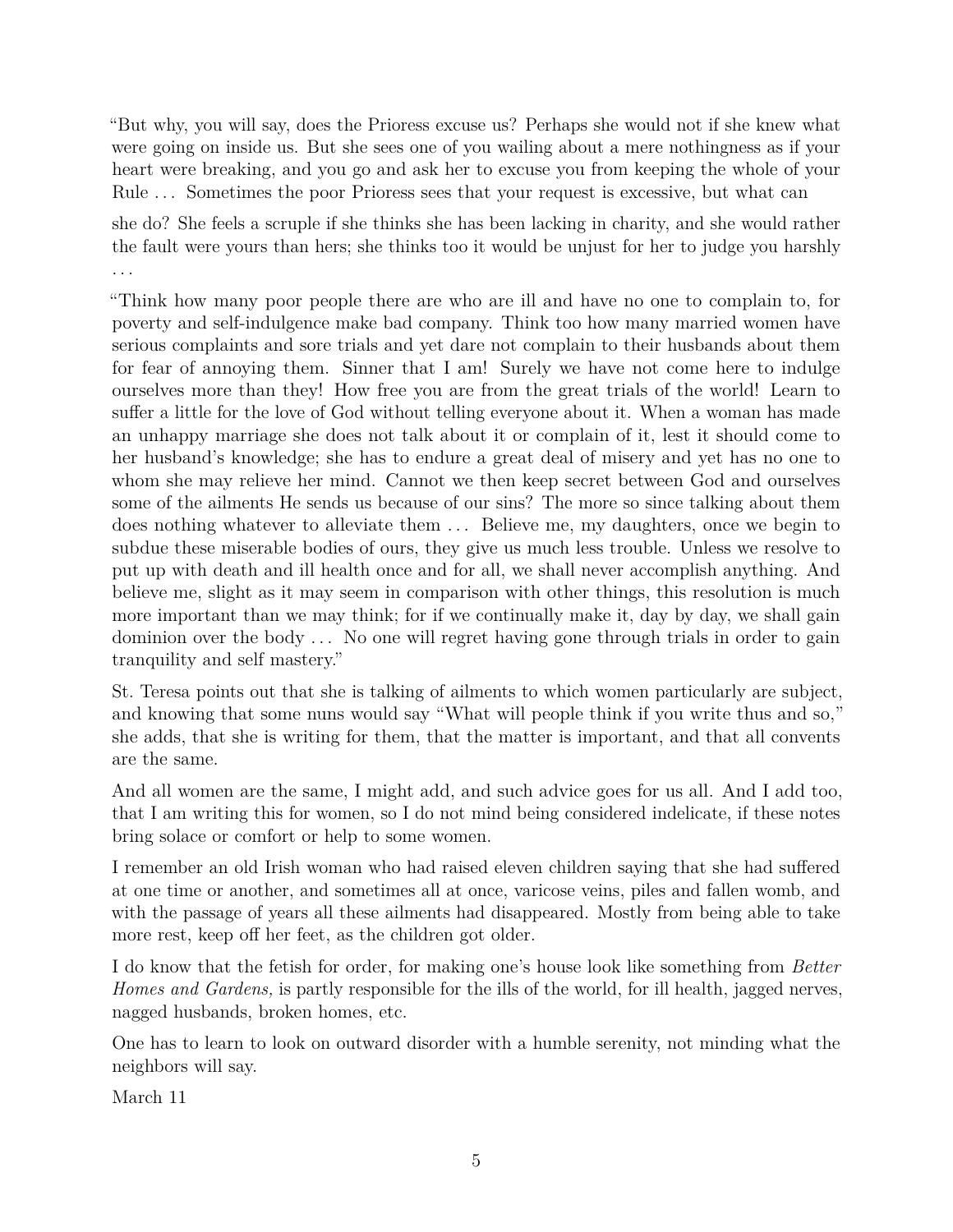David and Tamar are getting enough eggs now to sell some, and since eggs are good for forty eight cents a dozen at the cross road's store a mile away, that means that four dozen eggs will buy a few staples. Coffee is fifty four cents a pound now, bread sixteen cents a loaf, oleo forty five a pound. We make our own bread however, from good whole wheat flour and I am very proud of mine, made according to an English recipe with only one rising; so short in time and easy to make. You just knead your ingredients together, flour, salt, lard, sugar, yeast and water, and make it stiff enough so that you can pat it into loaves with well floured hands, put it in the pans, let rise for half an hour and then bake for an hour. If can be done of an evening, or before breakfast. It certainly is good to eat with a bit of onion,—a poor man's feast.

Spring is coming though it is still only twenty above zero when we get up in the morning. The frogs are croaking, and have been this week past, in the runs along the road, and green things are pushing up on the hillsides and the barley and wheat fields are green. The sun is warm in the middle of the day, but oh dear, how sharp the wind is, so that the children come wailing in off the porch after too short a respite for us who are working in the house. Right now they are in again. I write at the kitchen table, and Becky is going around singing, "The baby is all baptized," putting it to various tunes. They have brought their cart in from the porch and are riding each other around in it with great noise. Their favorite toy right now is all the canned goods in the house, which they play with like blocks, soups, tomato paste, deviled meat and small cans of baby food which my sister sent for the babies, to help out in an emergency. What with moving, Tamar did not do much preserving last fall.

Becky is always asking for a washboard so she can help with the washing. She has a little mop and a little carpet sweeper which are a great delight to her to help clean the floor. Already, though she is not three, she helps with the dishes after every meal. How I hope she continues this love of work.

St. Benedict, after St. Joseph, is my patron, and his motto was "Work and Pray." A Benedictine monk, Fr. Rembert Sorg writes,

"We are of the opinion with Cassian, St. Benedict and St Thomas, that the true, positive ascetical exercise of the body to mortify concupiscence of the flesh is honest manual labor. It is apostolic, wholesome and as far as positive violence to be inflicted on the body is concerned, sufficient. But it has to be noted with reference to the sufficiency that the true ascetic, like St. Paul, has the readiness to undergo any hardship of body rather than be separated from the charity of Christ. The spirit of this, however, does not so much involve a case of seeking these things out, as of taking whatever comes in a full love of Christ."

The bill came from the doctor today and with all our visiting at his office and his delivery of the baby, it came to thirty-seven dollars. The hospital bill was forty nine, four dollars a day for the mother in a three-bed ward, and a dollar a day for the baby. Tamar stayed for seven days. The remainder of the cost was for medicine, delivery room and circumcision. All reasonable enough and to fit the purse of people hereabouts. For her other two babies, Tamar paid a flat rate of fifty dollars at the Easton Hospital and that is the rate at most of the hospitals in New York, provided you take any doctor or intern on duty. If there is anything extraordinary about the birth, specialists are always called in. It is only the poor and the rich that have such care; the middle class, mainly because they insist upon it, pay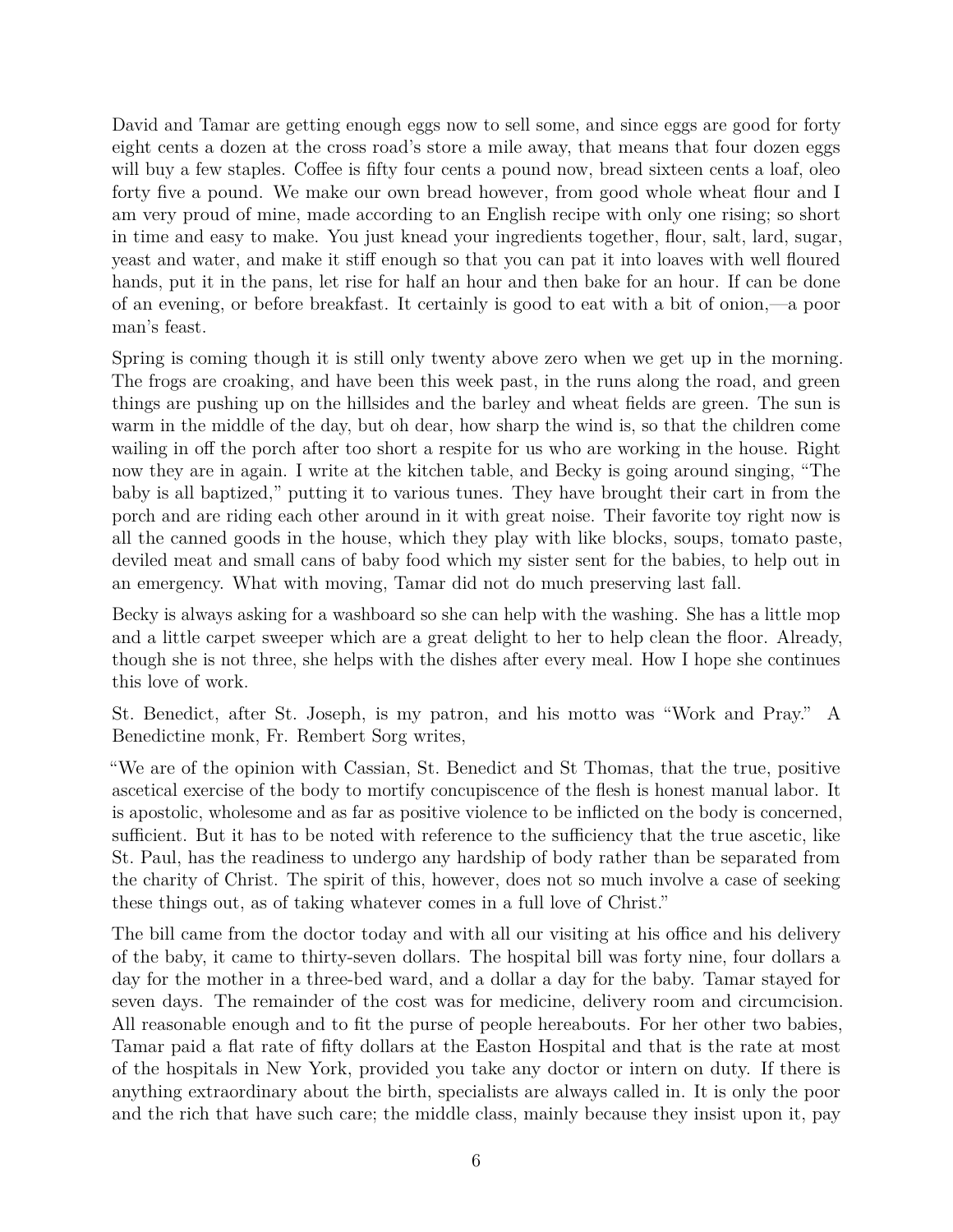far higher. Quite a few young women whom I know have had to pay two hundred dollars to the doctor just because they were ashamed to say their husbands were getting so little salary. The doctor judged by their pretensions to prosperity rather than the actual wage of the father.

Ray Michael just came by and wanted someone to come and help cut pulpwood. He has some kind of power tool and he holds one end, (he needed a man for the other) and they walk through the woods, the trees going down before them like grass before the mower. Pulpwood must not be less than four inches in diameter and it grows very fast, practically replacing itself, they all say around here. I suppose it goes to the paper mills and the Dupont people. Ten dollars a cord if they come and get it and thirteen if they haul it in. Normally by hand a man can cut a cord a day, according to the size of the tree, of course. Larger trees, less work.

There are always casual jobs showing up like that. The wage here would be sixty cents an hour. And a day's work would suffice to get in a supply of staples, and a week's work would pay the taxes. But the farmers in the springtime have so many things they want to do, that the only time such labor is done is when they are driven to it. With the young boys it's another matter.

One can get by if one's wants are modest. One can withdraw from the factory, refuse to make munitions, airplanes, atom bombs. In sections like this rent is ten a month, sometimes even five dollars, and there are empty houses. But city people are afraid, afraid of the country, afraid of the dark, afraid to be alone, afraid of the silence. They confess to it. And I remember myself, once, as a little girl, wandering out along the beach down at Fort Hamilton, sitting at the edge of a swamp and listening to the cicadas on a hot summer day, and suddenly being overcome by fear. Even as a little child of six I often awakened in the dark and felt the blackness and terror of nonbeing. I do not know whether I knew anything of death, but these were two terrors I experienced as a child, a terror of silence and loneliness and a sense of Presence, awful and mysterious.

### March 22

Spring is here. The frogs are clamorous, the birds awaken us at 6 or before, the crocus is in bloom; one can actually see things grow from hour to hour. Lilies of all kinds bursting up out of the ground, buds coming out on the pear tree and apple trees and hedges.

Today it rains, a sudden downpour. The roads are ridges of mud running with water. There is the monotonous pattering of rain on the tin roof (all the roofs are tin hereabouts), and on the grass outside. But it is good to be out in it too going to and from the barn, the chicken house, the sheds. There is much activity, for we have moved, just in time before the spring rains began and the creek rose again. We moved St. Patrick's Day, bright and sunny, and by the next night were installed in the new-old house, as we call it. When I shopped for cold meat and beer at the tavern, down on the highway, the woman there said, "We've been married 17 years and moved 19 times and thank God we've got our own place now."

The Yosts down the road moved from one farm to another, share-cropping, always tenants and working desperately hard until finally a little legacy enabled him to buy his own place for fifteen hundred dollars. There is a five room house, many out buildings and fifty acres, and "I wouldn't take 5,000 for it if I was offered" he said proudly.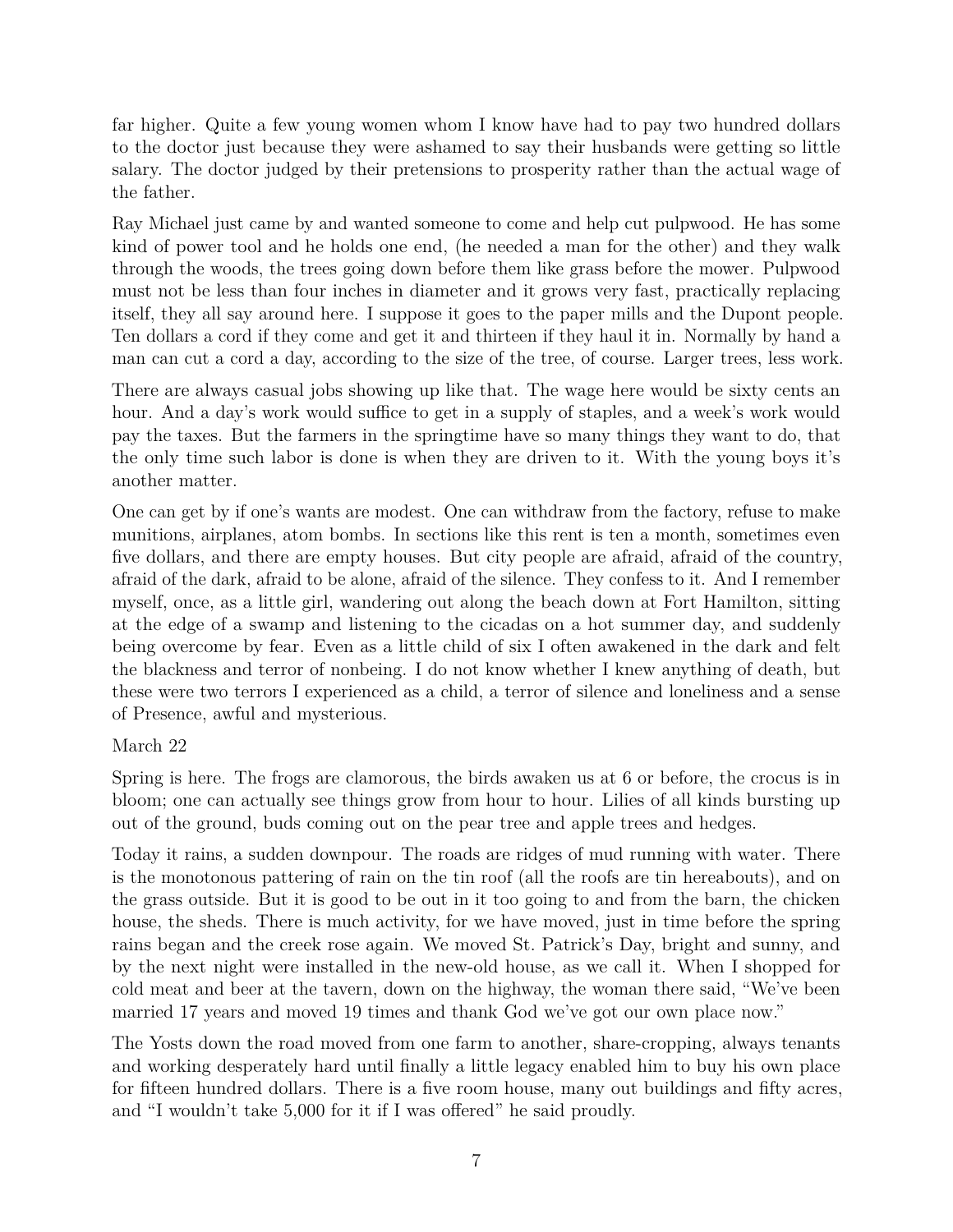Mrs. Yost said she certainly was tired of fixing up other people's houses. Eve Yost, one of her daughters, had gone out to work at twelve for two dollars a week, and she really worked, scrubbing clothes on a washboard, cooking, baking bread, cleaning. She was home from Washington where she works at the comparatively easy job of waitress now, married to a filling station attendant and sending money home to her mother to raise her 12-year-old son, her only child. They drive up every month or so in a fine big car making the hundred miles in two hours fiat.

Moving–what a job it is! In the book of Job hell is described as a place where "no order is," and our disorder certainly with its attendant restlessness, is a vision, a sample of hell.

Never to be at home, never to be settled, never to have one's own belongings at hand!

Eric Gill said "Property is proper to man" and certainly one's tools, implements, clothing, utensils–no matter how one tries to simplify one's life–are important.

One time David was helping move a friend of ours from farm to town, from a two-room cabin to a five-room house. There were six children in the family and there were boxes upon boxes of clothes, rags mostly, that another helper, a kindly friend, wanted to throw out.

It impressed me very much to see the understanding care my son-in-law took of all these possessions. "To the poor," he said, "everything has its value." What looked like rags and junk were part of the everyday living of that poor home.

Well we had plenty of what to others would look like junk and rags. But Tamar can make hooked rugs, or braided rugs. And any number of old wool skirts her sisters-in-law have sent her have been made into little jumper dresses for the two little girls. We like to look at the ads in the Sunday papers to see the prices of the dresses that T. so handily turns out on her machine. Eight dollars for a tiny skirt; five dollars for a little blouse.

My mother used to make all our clothes when we were children but her great lament was that they did not look *bought.* "Home-made" was her sad comment, after hours over the machine.

What strange standards we Americans have! We judge so much by the cost–we must keep up with the Jones's–I see it in myself and in my desire not to appear different, I look longingly at the new styles in coats and dresses.

There is some excuse for it now for the styles may in a way be termed Christian styles with their decent long skirts, full and graceful. As a grandmother, especially, I need long skirts with children clambering all over me, climbing in my lap, hiking my dress over my knees. I have concocted one long housedress by adding a foot length of goods around the bottom and Becky insists on calling this a "nightgown!"

2 P.M.

The rain continues. Tamar is busy making Easter candies with fondant (made a few days ago) chopped candied lemon peel and orange peel and black walnuts. The whole to be dipped in bitter chocolate and made to resemble an egg. She also experimented with hot cross buns this morning tho it is only Tuesday. To be more liturgical she neglected to put the cross on them until Friday. We were surprised that Alma had never heard of them in the south. I suppose the custom is a New England one.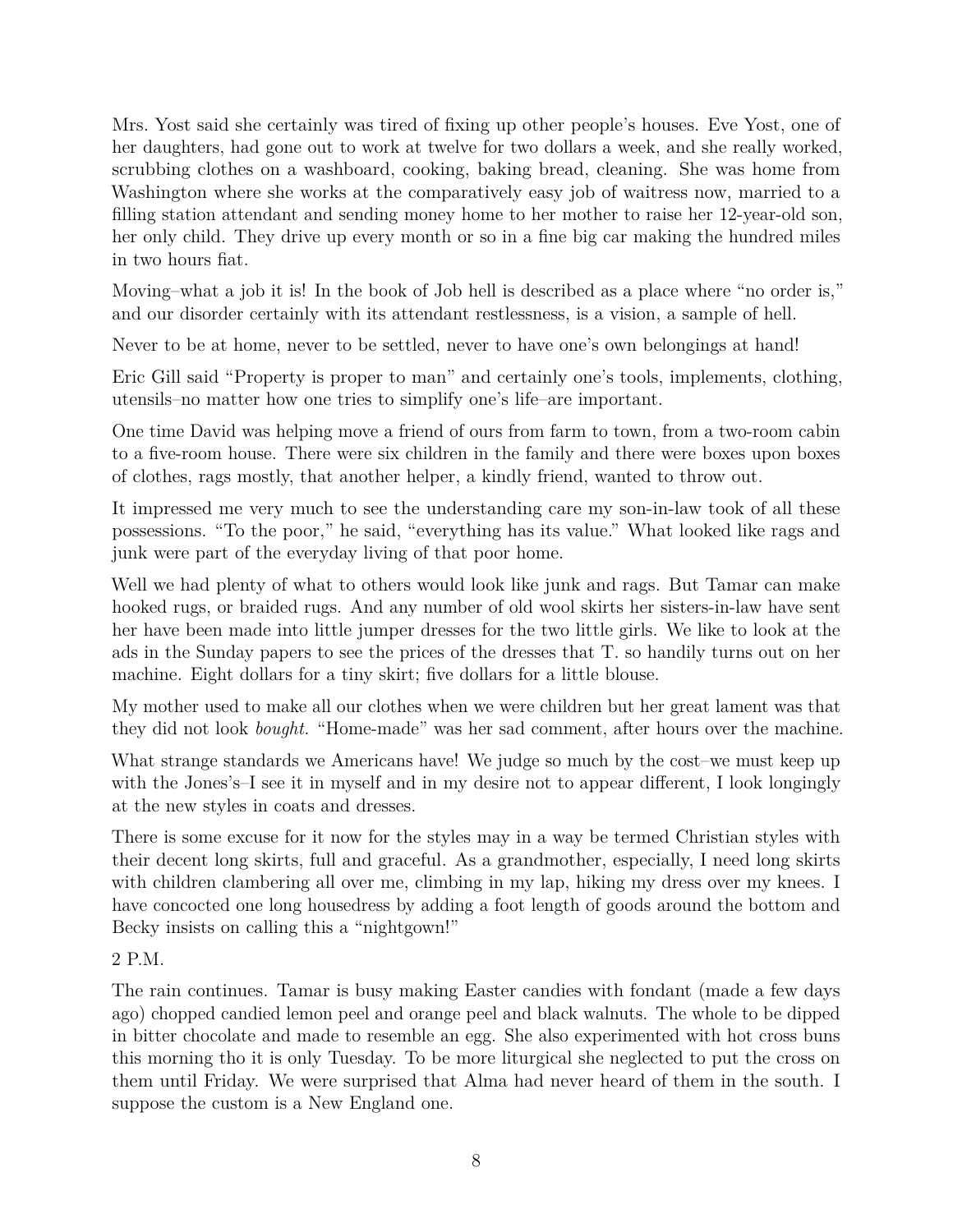Yesterday was a busy and glowing day. The sun shone, Ray came over to help rake up dead grass, broken glass, high weeds, wall paper, tin cans, stones from around the house. All day Becky helped him, raking valiantly. She sat on her high stool after meals, washing "disses," she helped get the milk, she all but witnessed the delivery of 3 baby goats, one of which was born dead. The two little survivors were brought in behind the kitchen stove and that evening she helped feed one, pushing its head down into a coffee can where it learned immediately to lap up the milk. Tamar used to feed them with a bottle and nipple but with the last few kids, she found they learned immediately to suck the milk up out of a pail.

The kitchen is a busy place, filled with babies, baby goats, two kittens, 3 adults. Around supper time it is Bedlam. It reminds me of the riotous picture presented in that Christmas carol–of milkmaids milking, lads a-leaping, drummers drumming, pipers piping, etc.

"On the first day of Christmas My true love gave to me A partridge in a pear tree.," (is the way the song begins.)

March 28

"Now is the time. . . that we must say Goodbye!"

Every day during Holy Week we had Mass at St. Vincent's Church in Berkeley Springs, and I drove down. Afterwards I stopped for a cup of coffee before the twelve mile drive home. There was a juke box of course in the coffee shop (one cannot get away from them) and every morning that same slow, sad, sentimental and haunting song blared forth.

"Now is the time. . . that we must say Goodbye!" sung with incredible slowness, almost with a wail.

It irritated me and yet moved me because I had to leave the following Sunday. After all, I am still at work, I am still in harness, and I had to return to New York, to the house of hospitality; to the farm at Newburgh where the retreats are beginning again for the spring and summer.

Tamar has had her baby, the moving is done, spring is here. Much as I would love to stay, I have no excuse to stay. It has been two and a half months that I have been away, and though I have been able to keep up with letters and some little bit of writing, my mind and heart have been absorbed in the work at hand, "the family."

So now tomorrow I start off again "on pilgrimage" for we have here no abiding city. Much as we may want to strike our roots in, we are doomed to disappointment and unhappiness unless we preserve our detachment. It is the paradox of the Christian life, to hate father and mother, sister and brother and children on the one hand, if they stand between us and God, and on the other to follow the teaching of St. Paul, "if any man have not care of his own, and especially those of his own house, he hath denied the faith and is worse than an infidel"; not to be solicitous for the things of the world, and yet to do everything with love, for the love of God. Moreover, much as I appreciate St. Peter's mother-in-law and how "she rose and ministered to them," and much as I love St. Paul's talk of grandmothers, I know that mother-in-law and grandmother should not be too much in evidence or trying to live the lives of the younger people. If we are there to serve, it is one thing. But usually we are not nearly